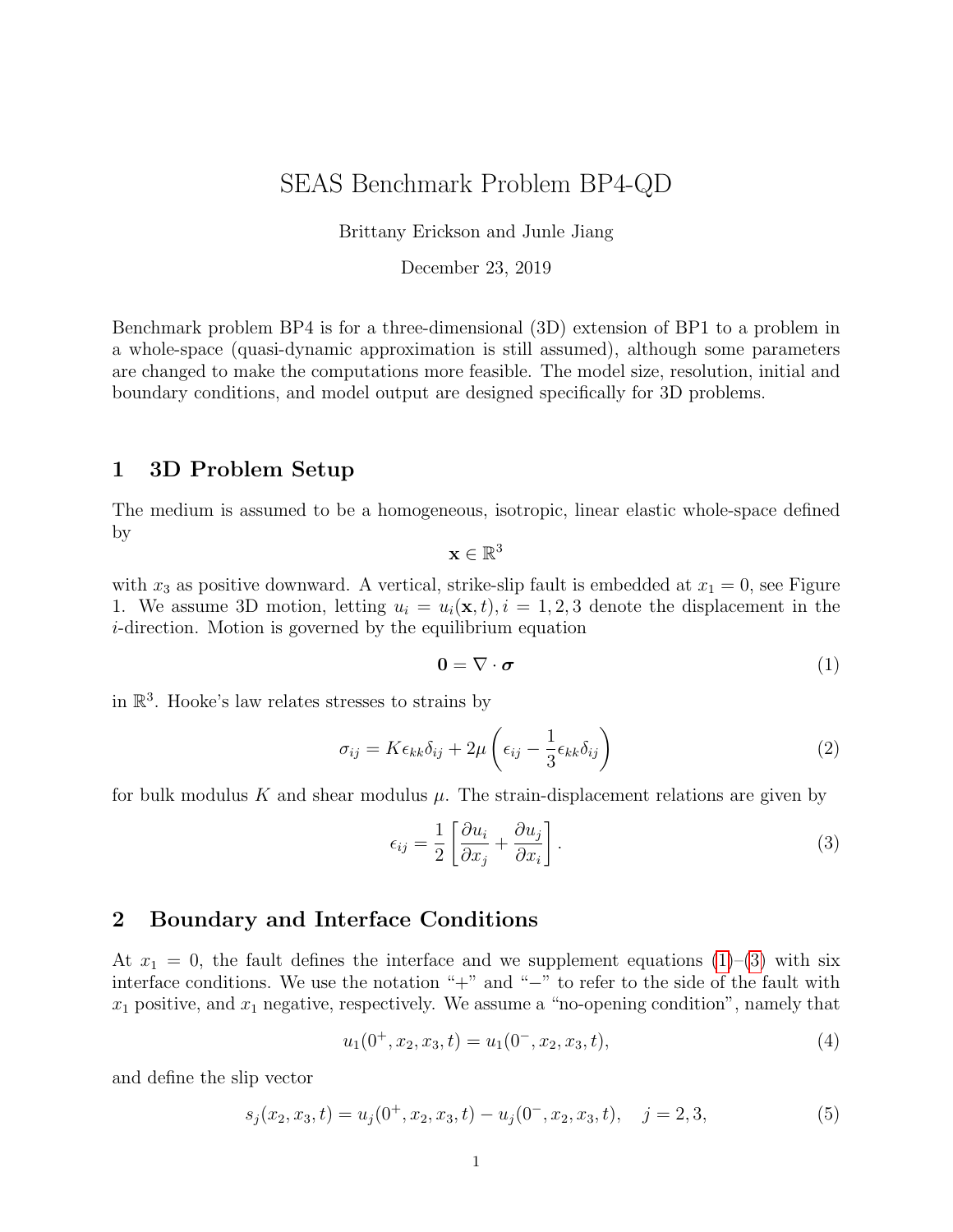

Figure 1: This benchmark considers 3D motion with a planar fault embedded vertically in a homogeneous, linear elastic whole-space. The fault is governed by rate-and-state friction in the region  $-W_f \leq x_3 \leq W_f$ outside of which it creeps at an imposed constant horizontal rate  $V_p$ . There is a velocity-weakening patch (green) in the rectangle  $-H \le x_3 \le H, -l/2 \le x_2 \le l/2$ , surrounded by a transition zone (yellow) of width h to velocity-strengthening (blue).

i.e. the jump in horizontal and vertical displacements across the fault, with right-lateral motion yielding positive values of  $s_2$ . Positive values of  $s_3$  occur when the  $+$  side of fault moves in the positive  $x_3$ -direction and the  $-$  side moves in the negative  $x_3$ -direction.

We require that components of the traction vector be equal and opposite across the fault, which yields the three conditions

<span id="page-1-0"></span>
$$
-\sigma_{11}(0^+, x_2, x_3, t) = -\sigma_{11}(0^-, x_2, x_3, t), \tag{6a}
$$

$$
\sigma_{21}(0^+, x_2, x_3, t) = \sigma_{21}(0^-, x_2, x_3, t), \tag{6b}
$$

$$
\sigma_{31}(0^+, x_2, x_3, t) = \sigma_{31}(0^-, x_2, x_3, t), \tag{6c}
$$

and denote the common values by  $\sigma_n$  (positive in compression),  $\tau$  and  $\tau_z$  (respectively), i.e. the normal traction and two components of shear traction. Note that positive values of  $\tau$ denote stress that tends to cause right-lateral faulting and positive values of  $\tau_{z}$  denote stress that tends to cause the  $+$  side of the fault to move downward (in the positive  $x_3$  direction) and the  $-$  side to move in the negative  $x_3$ -direction.

In addition to conditions [\(4\)](#page-0-2) and [\(6\)](#page-1-0), the last two interface conditions are domain dependent. We define the slip velocity vector  $V$  in terms of the components

$$
V_j = \dot{s}_j, \quad j = 2, 3,\tag{7}
$$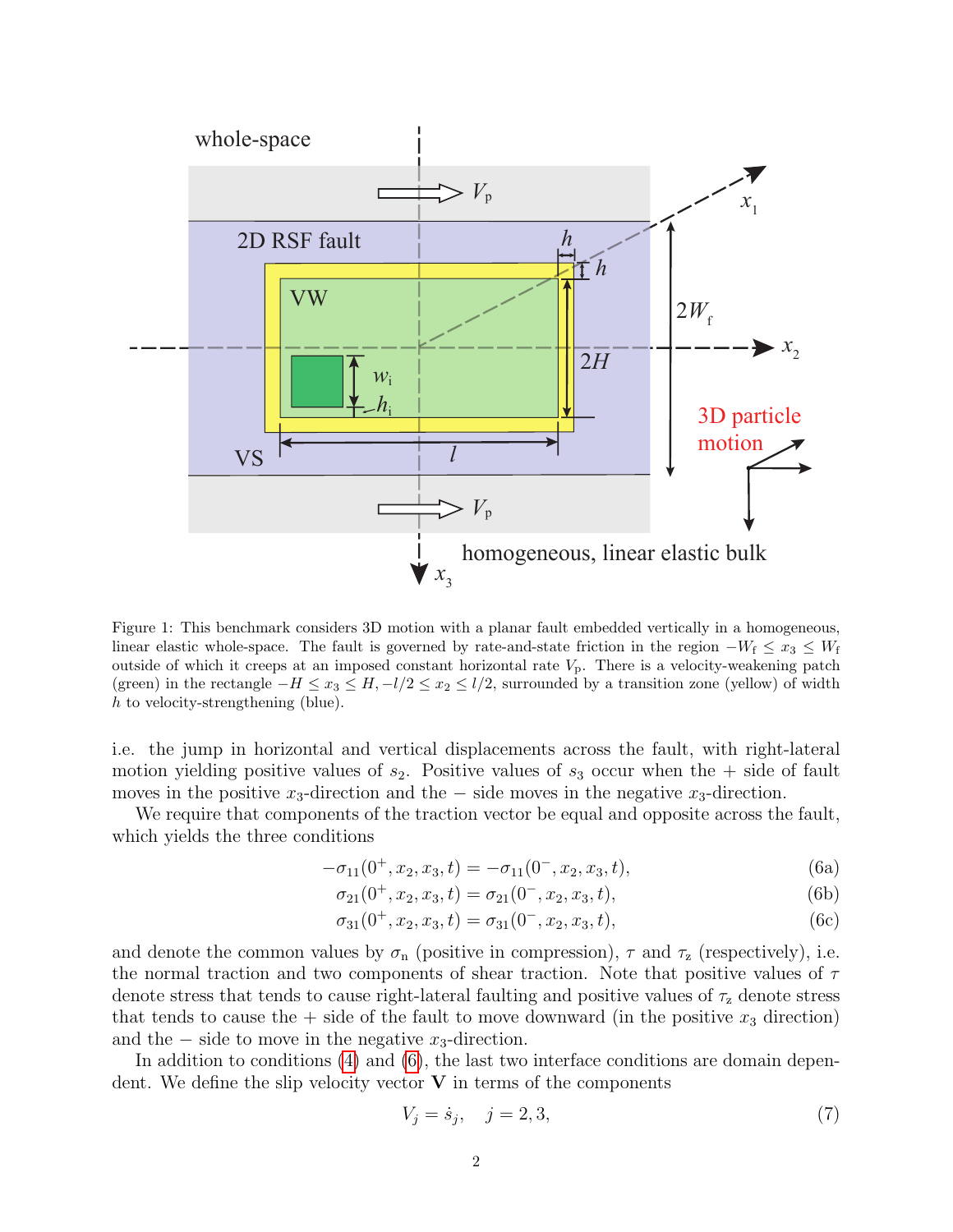letting  $V = ||V||$  denote the norm of the vector. The vector of shear stresses due to quasistatic deformation is given by

$$
\boldsymbol{\tau}^{\mathrm{qs}} = \begin{bmatrix} \tau \\ \tau_z \end{bmatrix} . \tag{8}
$$

Within the domain  $(x_2, x_3) \in \Omega_f = (-\infty, \infty) \times (-W_f, W_f)$  we impose rate-and-state friction where shear stress on the fault is equal to fault strength  $\bf{F}$ , namely

<span id="page-2-0"></span>
$$
\boldsymbol{\tau} = \mathbf{F}(\mathbf{V}, \theta),\tag{9}
$$

where  $\tau = \tau^0 + \tau^{qs} - \eta V$  is the sum of the prestress, the shear stress due to quasi-static deformation, and the radiation damping approximation to inertia, where  $\eta = \mu/2c_s$  is half the shear-wave impedance for shear wave speed  $c_s = \sqrt{\mu/\rho}$  and density  $\rho$ . The fault strength

$$
\mathbf{F} = \bar{\sigma}_{\rm n} f(V, \theta) \frac{\mathbf{V}}{V},\tag{10}
$$

where  $\theta$  is the state variable and  $\bar{\sigma}_n = \sigma_n - p$  (the effective normal stress on the fault) for pore-pressure  $p$ .  $\theta$  evolves according to the aging law

$$
\frac{d\theta}{dt} = 1 - \frac{V\theta}{L},\tag{11}
$$

where  $L$  (denoted  $D_c$  in BP1 and BP2) is the critical slip distance. The friction coefficient f is given by a regularized formulation

$$
f(V,\theta) = a \sinh^{-1} \left[ \frac{V}{2V_0} \exp\left( \frac{f_0 + b \ln(V_0 \theta/L)}{a} \right) \right]
$$
 (12)

for reference friction coefficient  $f_0$ , reference slip rate  $V_0$ , and rate-and-state parameters a and b. For this benchmark, b is constant as  $b_0$  and a varies throughout  $\Omega_f$  in order to define the velocity-weakening/strengthening regions (see Figure 1) as follows:

$$
a(x_2, x_3) = \begin{cases} a_0, & (|x_3| \le H) \cap (|x_2| \le l/2) \\ a_{\text{max}}, & (H + h \le |x_3| < W_{\text{f}}) \cup (l/2 + h \le |x_2| < \infty) \\ a_0 + r(a_{\text{max}} - a_0), & \text{else} \end{cases}
$$
(13)

where  $r = \max(|x_3| - H, |x_2| - l/2)/h$ .

Outside the domain  $\Omega_f$  (i.e.  $|x_3| > W_f$ ) the fault creeps horizontally at an imposed constant rate, given by the interface conditions

<span id="page-2-1"></span>
$$
V_2(x_2, x_3, t) = V_p,\t\t(14a)
$$

$$
V_3(x_2, x_3, t) = 0,\t(14b)
$$

where  $V_p$  is the plate rate.

#### 3 Initial Conditions and Simulation Time

Initial conditions on slip and the state variable are required. We consider that slip is initially zero everywhere in the domain, i.e.

<span id="page-2-2"></span>
$$
s_j(x_2, x_3, 0) = 0, \quad j = 2, 3. \tag{15}
$$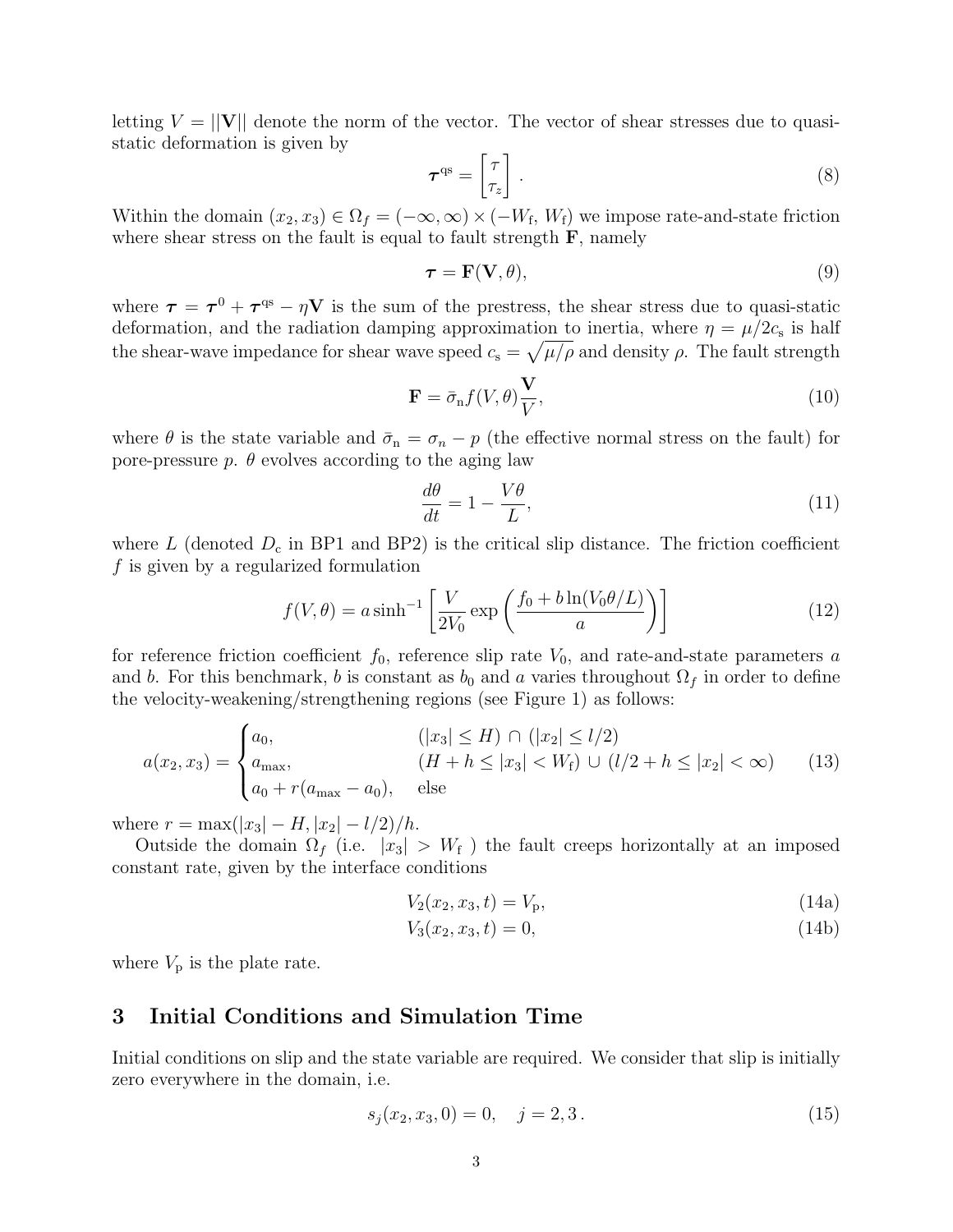Since slip on a fault separating identical materials does not alter the normal traction,  $\sigma_n$ remains constant. The initial state on the fault is chosen so that the model can start with a uniform slip velocity and pre-stress, given by

<span id="page-3-0"></span>
$$
\mathbf{V} = \begin{bmatrix} V_{\text{init}} \\ V_{\text{zero}} \end{bmatrix},\tag{16}
$$

where  $V_{\text{zero}}$  is chosen as  $10^{-20}$  m/s to avoid infinite log( $V_3$ ) in data output, and

<span id="page-3-2"></span>
$$
\boldsymbol{\tau}^0 = \tau^0 \cdot \mathbf{V}/V. \tag{17}
$$

The scalar pre-stress  $\tau^0$  corresponds to the steady-state stress at the slip rate  $V_{\text{init}}$  within each region, namely

<span id="page-3-1"></span>
$$
\theta(x_2, x_3, 0) = L/V_{\text{init}}.\tag{18}
$$

and

$$
\tau^0 = \bar{\sigma}_{\rm n} a \sinh^{-1} \left[ \frac{V_{\rm init}}{2V_0} \exp\left( \frac{f_0 + b \ln(V_0/V_{\rm init})}{a} \right) \right] + \eta V_{\rm init} \,, \tag{19}
$$

To break the symmetry of the problem and facilitate comparisons of different simulations, we choose a square region with width  $w_i$ , at the lower-left corner of the VW region with an offset of  $h_i$ , as a favorable location for nucleation of the first seismic event. For this purpose, we impose a higher slip rate along the x<sub>2</sub>-direction  $(V_i = 1 \text{ mm/s})$  within this region while keeping the state variable  $\theta(x_2, x_3, 0)$  unchanged, which means that a higher pre-stress along the  $x_2$ -direction is also required:  $\tau_i^0 = \bar{\sigma}_{\rm n} a \sinh^{-1} \left[ \frac{V_i}{2V_i} \right]$  $\frac{V_1}{2V_0}$  exp  $\left(\frac{f_0+b\ln(V_0/V_{\text{init}})}{a}\right)$  $\left[\frac{V_0/V_{\rm init}}{a}\right)\right]+\eta V_{\rm i}.$ 

Equations  $(1)$ – $(3)$ , along with interface conditions  $(4)$ ,  $(6)$ ,  $(9)$ ,  $(14)$ , and initial conditions [\(15\)](#page-2-2), [\(16\)](#page-3-0), [\(18\)](#page-3-1), [\(19\)](#page-3-2) are solved over the time period  $0 \le t \le t_f$ , where  $t_f$  is a specified final simulation time. All necessary parameter values for this benchmark problem are given in Table 1.

Because computational efficiency for 3D problems demands a large cell size, we have changed some model parameters from BP1 in order to resolve relevant physical length scales. At a rupture speed of  $0^+$ , the quasi-static process zone,  $\Lambda_0$ , is expressed as:

$$
\Lambda_0 = C \frac{\mu L}{b \bar{\sigma}_n},\tag{20}
$$

where C is a constant on the order of 1. Another important length scale, the nucleation zone size,  $h^*$ , is expressed as:

$$
h^* = \frac{\pi}{2} \frac{\mu b L}{(b - a)^2 \bar{\sigma}_{\mathbf{n}}}.\tag{21}
$$

With the provided model values, the process zone  $\Lambda_0$  and  $h^*$  are nearly uniform within the VW region, with a size of  $\approx 2.0$  km and  $\approx 12.4$  km, respectively  $(h^*$  is about 40% of the width of the VW zone).

We suggest using a cell size of  $\Delta z = 500$  m for the simulations; results from simulations using smaller, if feasible, or larger cell sizes are welcome. For a cell size of 500 m,  $\Lambda_0$ is resolved by  $\sim$ 4 grid points and  $h^*$  by  $\sim$ 25 grid points. For methods that use multiple degrees of freedom along cell edges/faces, please take  $\Delta z =$  edge length / number of unique degrees of freedom. For instance, for a high-order finite element method, if  $h$  is the edge length and N the polynomial order then  $\Delta z = h/N$ .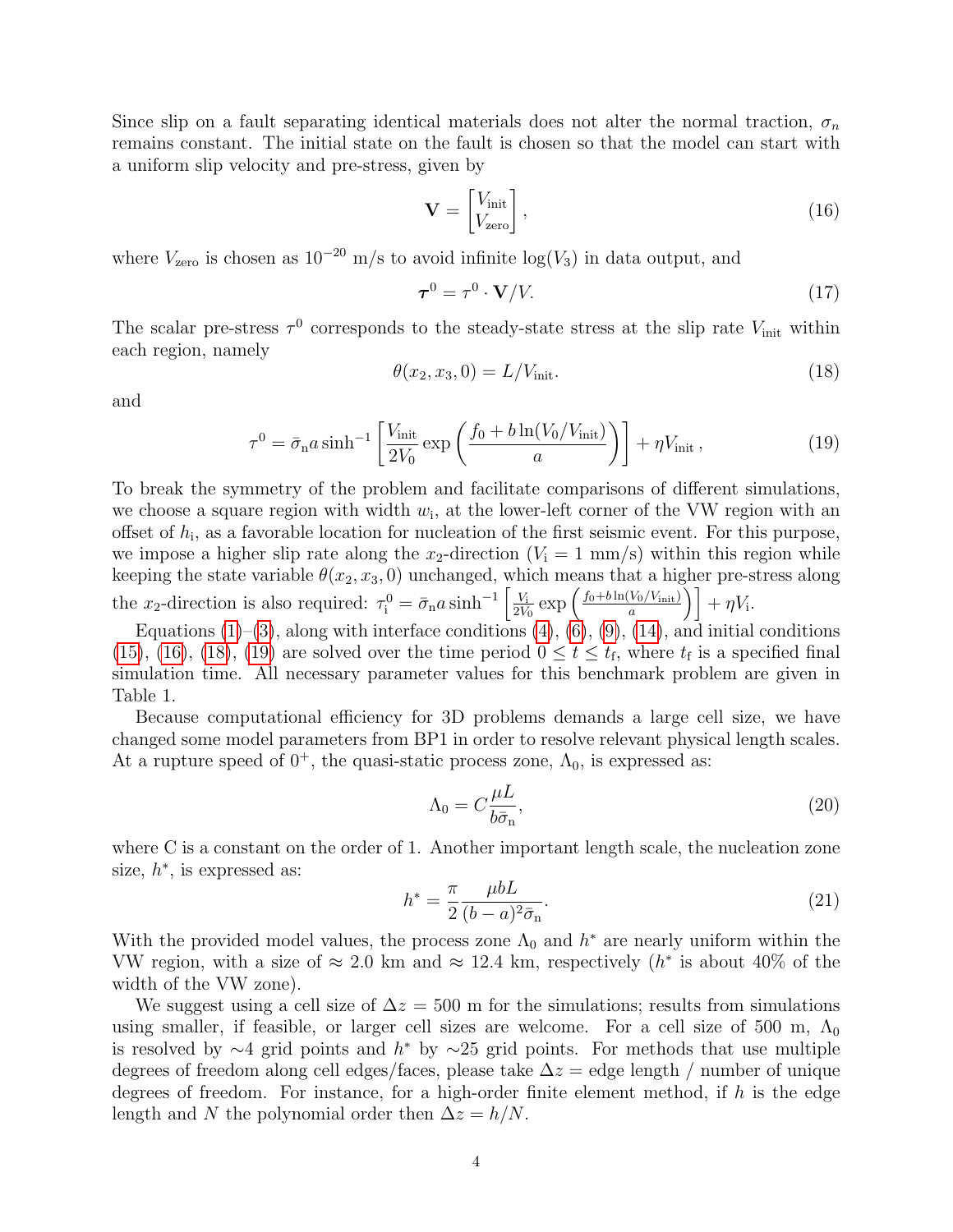| Parameter              | Definition                                 | Value, Units          |
|------------------------|--------------------------------------------|-----------------------|
| $\rho$                 | density                                    | $2670 \text{ kg/m}^3$ |
| $c_{\rm s}$            | shear wave speed                           | $3.464 \text{ km/s}$  |
| $\nu$                  | Poisson's ratio                            | 0.25                  |
| a <sub>0</sub>         | rate-and-state parameter                   | 0.0065                |
| $a_{\text{max}}$       | rate-and-state parameter                   | 0.025                 |
| $b_0$                  | rate-and-state parameter                   | 0.013                 |
| $\bar{\sigma}_{\rm n}$ | effective normal stress                    | $50$ MPa              |
| L                      | critical slip distance                     | $0.04$ m              |
| $V_{\rm p}$            | plate rate                                 | $10^{-9}$ m/s         |
| $V_{\rm init}$         | initial slip rate                          | $10^{-9}$ m/s         |
| $V_0$                  | reference slip rate                        | $10^{-6}$ m/s         |
| $f_0$                  | reference friction coefficient             | 0.6                   |
| Н                      | half-width of uniform VW region            | $15 \; \mathrm{km}$   |
| l                      | length of uniform VW region                | $60 \text{ km}$       |
| $\boldsymbol{h}$       | width of VW-VS transition zone             | $3 \text{ km}$        |
| $W_{\rm f}$            | half-width of rate-and-state fault         | $40 \text{ km}$       |
| $\Delta z$             | suggested cell size                        | $500\,\mathrm{m}$     |
| $t_{\rm f}$            | final simulation time                      | $1500$ years          |
| $w_i$                  | width of favorable nucleation zone         | $12 \text{ km}$       |
| $h_{\rm i}$            | distance of nucleation zone to SZ boundary | $1.5 \mathrm{km}$     |

Table 1: Parameter values used in this benchmark problem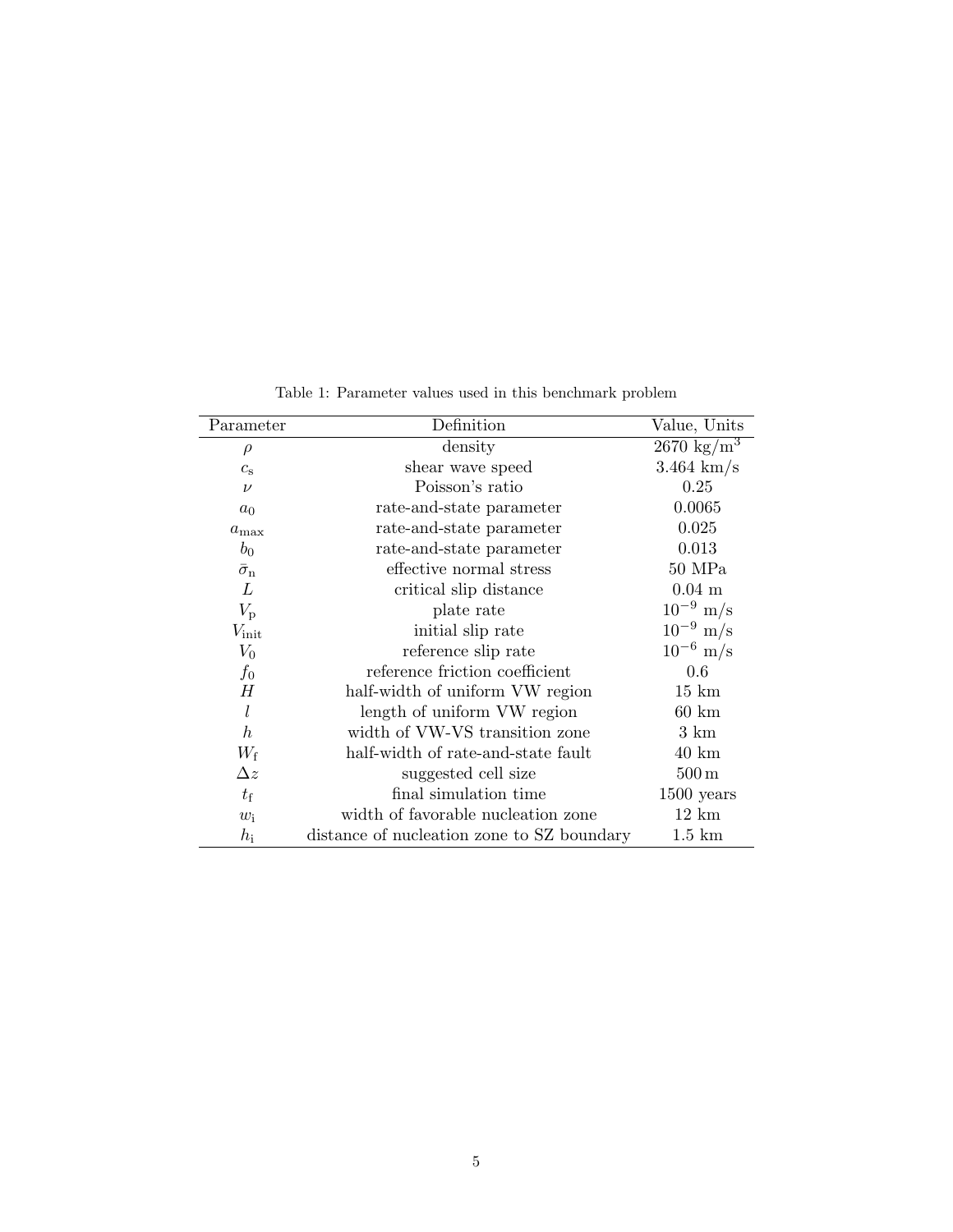### 4 Benchmark Output

We request five types of data output for this benchmark:

- (1) On-fault time series (section [4.1\)](#page-6-0)
- (2) Source parameter time series (section [4.2\)](#page-8-0)
- (3) Earthquake catalog (section [4.3\)](#page-9-0)
- (4) Slip and stress evolution profile (section [4.4\)](#page-11-0)
- (5) Rupture time contour for first event (section [4.5\)](#page-13-0)

The location information relevant to these outputs are shown in Fig. [2.](#page-5-0) Data files for (1), (2) and (5) are uploaded to the SCEC code verification web server:

<http://scecdata.usc.edu/cvws/cgi-bin/seas.cgi>.

Information on how to share output (3) and (4) is detailed in sections [4.3](#page-9-0) and [4.4.](#page-11-0)



<span id="page-5-0"></span>Figure 2: Observational points, lines, and region for model outputs. Local time series is output at on-fault observational points (red). Slip and stress evolution are output along two cross-section profiles (orange). The rectangular region outlined in red is used for estimating source parameter time series and rupture time contour. Dashed lines mark boundaries of different fault areas shown in Figure 1.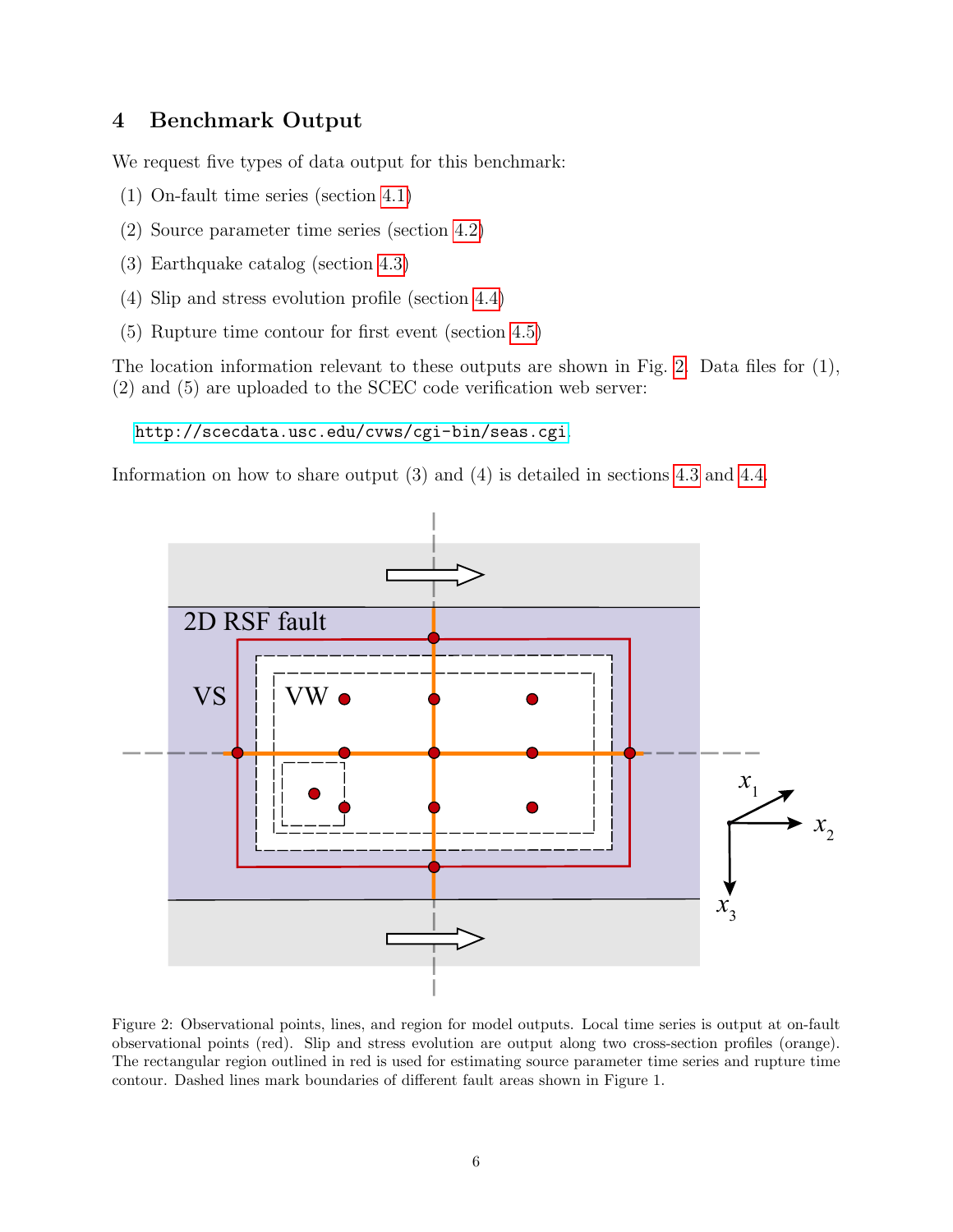#### <span id="page-6-0"></span>4.1 On-fault Time Series Output

You need to upload on-fault  $(x_1 = 0)$  time series files, which give slip components  $s_2$  and  $s_3$ , base 10 log of the components of slip rate  $V_2$  and  $V_3$ , base 10 log of the state variable (i.e.  $log_{10}(\theta)$ , and shear stress components  $\tau$  and  $\tau_z$ , for each on-fault station at representative time steps. We define the simulation periods as either aseismic (when  $\max(V) < 10^{-3}$  m/s, where  $max(V)$  is the maximum of the norm of the slip velocity vector over the entire fault) or seismic (when  $\max(V) \ge 10^{-3}$  m/s). When outputting modeling results, use larger time intervals (e.g., ∼0.1 yr) during aseismic periods and smaller time intervals (e.g., ∼0.1 s) during seismic periods. More variable time steps are OK. Please keep the total number of time steps in the data file on the order of  $10^4$ - $10^5$ .

Time series data is supplied as ASCII files, one file for each station. There are 14 stations in total, as follows:

| 1.  | fltst_strk-360dp+000: $x_2 = -36.0, x_3 = +0.00$ km |
|-----|-----------------------------------------------------|
| 2.  | fltst_strk-225dp-750: $x_2 = -22.5, x_3 = -7.50$ km |
| 3.  | fltst_strk-165dp-120: $x_2 = -16.5, x_3 = -12.0$ km |
| 4.  | fltst_strk-165dp+000: $x_2 = -16.5, x_3 = +0.00$ km |
| 5.  | fltst_strk-165dp+120: $x_2 = -16.5, x_3 = +12.0$ km |
| 6.  | fltst_strk+000dp-210: $x_2 = +0.00, x_3 = -21.0$ km |
| 7.  | fltst_strk+000dp-120: $x_2 = +0.00, x_3 = -12.0$ km |
| 8.  | fltst_strk+000dp+000: $x_2 = +0.00, x_3 = +0.00$ km |
| 9.  | fltst_strk+000dp+120: $x_2 = +0.00, x_3 = +12.0$ km |
| 10. | fltst_strk+000dp+210: $x_2 = +0.00, x_3 = +21.0$ km |
| 11. | fltst_strk+165dp-120: $x_2 = +16.5, x_3 = -12.0$ km |
| 12. | fltst_strk+165dp+000: $x_2 = +16.5, x_3 = +0.00$ km |
| 13. | fltst_strk+165dp+120: $x_2 = +16.5, x_3 = +12.0$ km |
| 14. | fltst_strk+360dp+000: $x_2 = +36.0, x_3 = +0.00$ km |

Each time series has 8 data fields, as follows.

| Field Name         | Description, Units and Sign Convention                                                      |
|--------------------|---------------------------------------------------------------------------------------------|
| t                  | Time(s)                                                                                     |
| slip <sub>-2</sub> | Horizontal component of slip (m). Positive for right-lateral motion.                        |
| slip_3             | Vertical component of slip $(m)$ . Positive for $+$ side moving downward.                   |
| slip_rate_2        | $\log_{10}$ of the amplitude of the horizontal component of slip-rate ( $\log_{10}$ m/s),   |
|                    | which is positive for right-lateral motion.                                                 |
| slip_rate_3        | $log_{10}$ of the amplitude of the vertical component of slip-rate ( $log_{10}$ m/s), which |
|                    | is positive for $+$ side moving downward.                                                   |
| shear_stress_2     | Horizontal component of shear stress (MPa), which is positive for shear stress              |
|                    | that tends to cause right-lateral motion.                                                   |
| shear_stress_3     | Vertical component of shear stress (MPa), which is positive for shear stress                |
|                    | that tends to cause $+$ side to move downward.                                              |
| state              | $\log_{10}$ of state variable ( $\log_{10}$ s).                                             |

The on-fault time series file consists of three sections, as follows: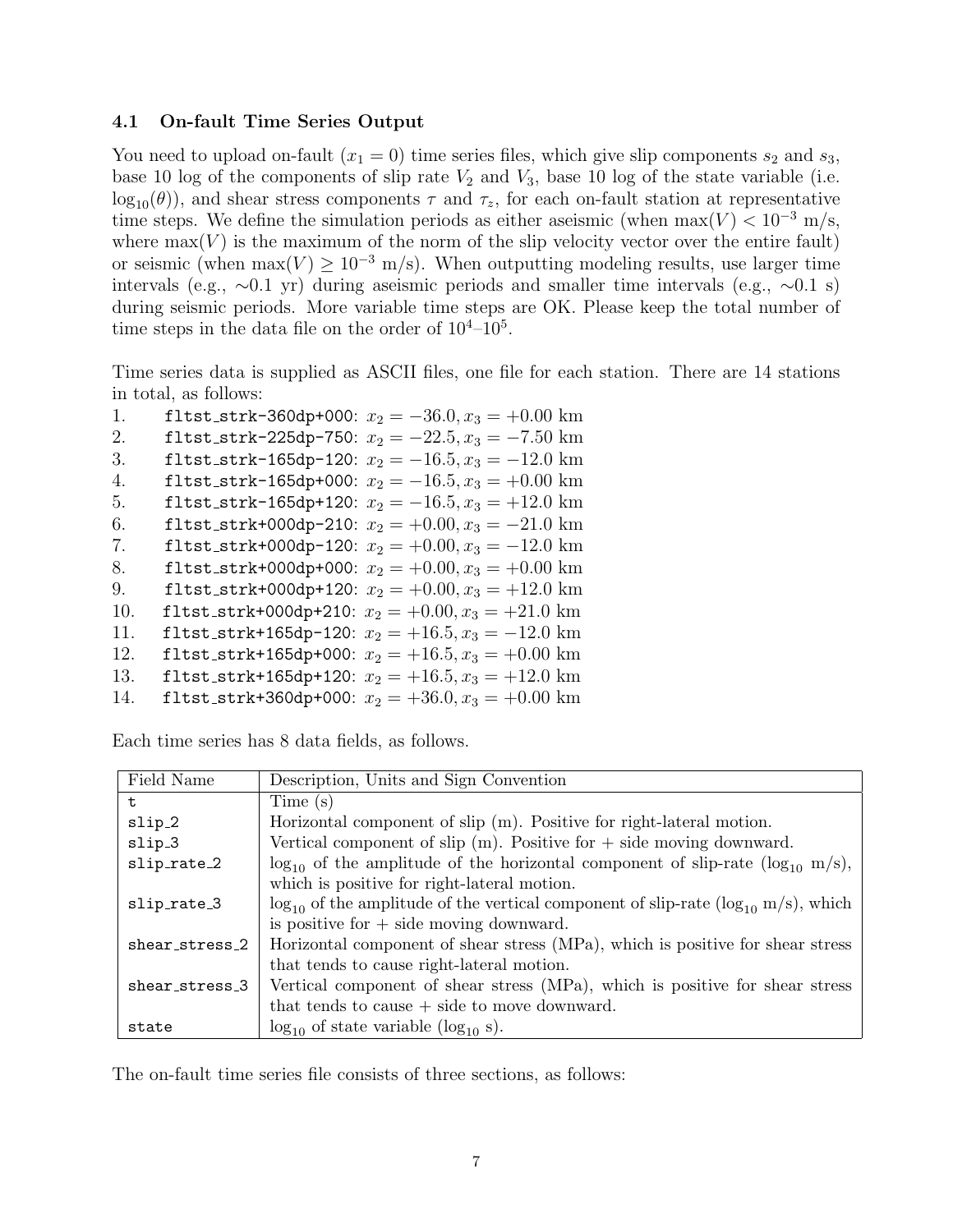| File Section | Description                                                                               |
|--------------|-------------------------------------------------------------------------------------------|
| File Header  | A series of lines, each beginning with a $#$ symbol, that give the following information: |
|              | Benchmark problem (No.4)                                                                  |
|              | Code name                                                                                 |
|              | Code version (optional)                                                                   |
|              | Modeler                                                                                   |
|              | Date                                                                                      |
|              | Node spacing or element size                                                              |
|              | Station location                                                                          |
|              | Minimum time step (optional)<br>٠                                                         |
|              | Maximum time step (optional)                                                              |
|              | Number of time steps in file (optional)<br>٠                                              |
|              | Anything else you think is relevant (optional)                                            |
|              | Descriptions of data columns (8 lines)                                                    |
|              | Anything else you think is relevant                                                       |
| Field List   | A single line, which lists the names of the 8 data fields, in column order, separated     |
|              | by spaces. It should be:                                                                  |
|              | t slip_2 slip_3 slip_rate_2 slip_rate_3 shear_stress_2 shear_stress_3                     |
|              | state (all on one line).                                                                  |
|              | The server examines this line to check that your file contains the correct data fields.   |
| Time History | A series of lines. Each line contains 8 numbers, which give the data values for a         |
|              | single time step. The lines must appear in order of increasing time.                      |
|              | Make sure to use double-precision when saving all fields.                                 |
|              | $C/C++$ users: We recommend using 21.13E or 21.13e floating-point format for              |
|              | the time field and 14.6E or 14.6e format for all other data fields.                       |
|              | Fortran users: We recommend using E22.14 or 1PE22.13 floating-point format for            |
|              | the time field and E15.7 or 1PE15.6 format for other data fields. The server accepts      |
|              | most common numeric formats. If the server cannot understand your file, you will          |
|              | see an error message when you attempt to upload the file.                                 |

Here is an example of an on-fault time-series file, with invented data.

```
# This is the file header:
```

```
# problem=SEAS Benchmark No.4
```
- # code=MYcode
- # version=1.0

```
# modeler=A.Modeler
```
# date=2019/12/01

```
# element_size=500 m
```

```
# location= on fault, 0km along strike, 7.2km depth
```

```
# minimum_time_step=0.1
```

```
# maximum_time_step=3.157e6
```
# num\_time\_steps=2400

```
# Column #1 = Time (s)
```
 $#$  Column  $#2 =$  Slip<sub>-2</sub> (m)

```
# Column #3 = Slip<sub>-3</sub> (m)
```

```
# Column #4 = Slip_rate_2 (log10 m/s)
```

```
# Column #5 = Slip_rate_3 (log10 m/s)
```

```
# Column #6 = Shear_stress_2 (MPa)
```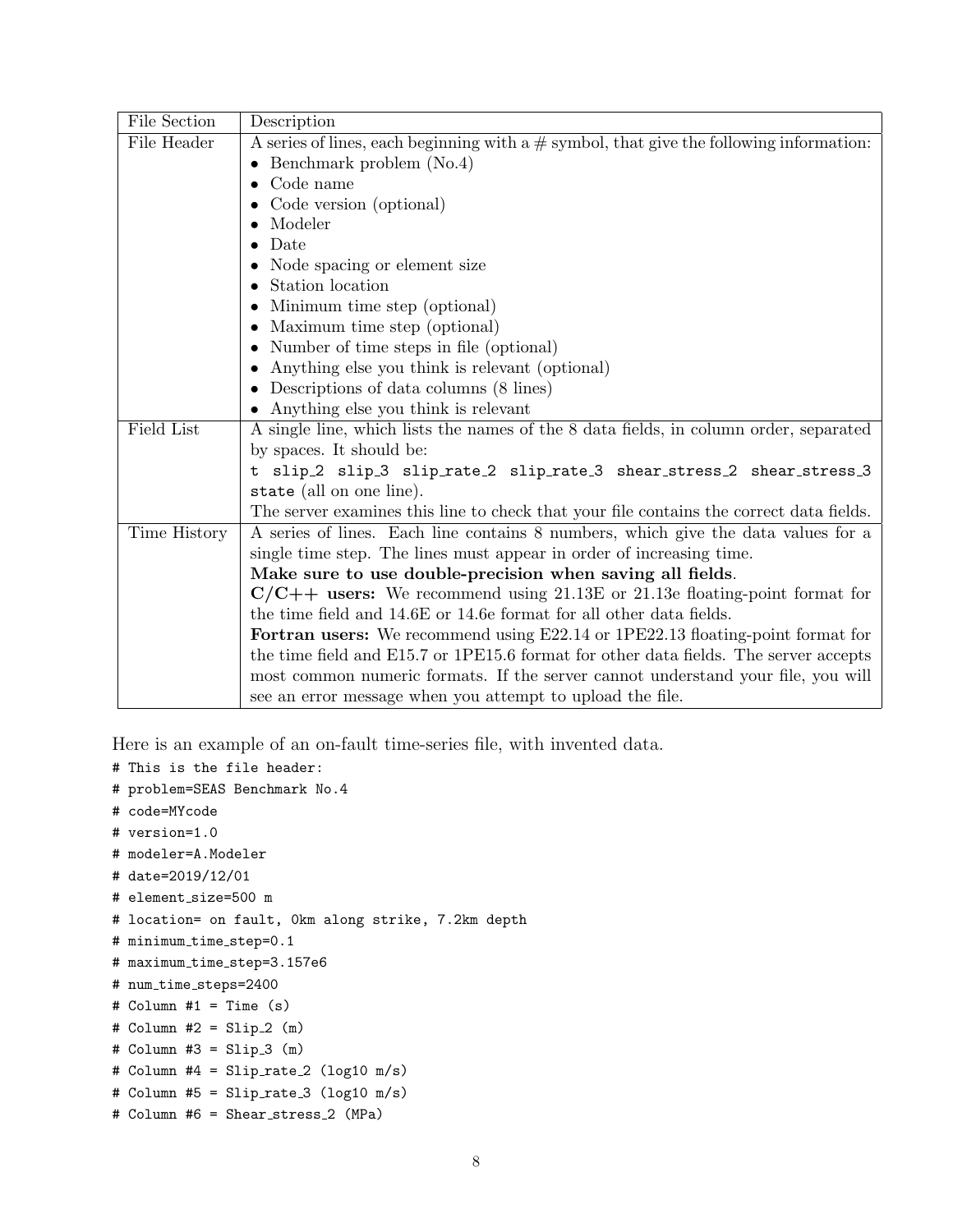```
# Column #7 = Shear_stress_3 (MPa)
# Column #8 = State (log10 s)
# The line below lists the names of the data fields
t slip 2 slip 3 slip rate 2 slip rate 3 shear stress 2 shear stress 3 state
# Here is the time-series data.
0.000000E+00 0.000000E+00 -9.000000E+00 3.000000E+01 7.000000E+00 ...
5.000000E-02 0.000000E+00 -9.000000E+00 3.000000E+01 7.000000E+00 ...
1.000000E-01 0.000000E+00 -9.000000E+00 3.000000E+01 7.000000E+00 ...
1.500000E-01 0.000000E+00 -9.000000E+00 3.000000E+01 7.000000E+00 ...
# ... and so on.
```
#### <span id="page-8-0"></span>4.2 Source Parameter Time Series Output

You need to upload a file named global.dat, which includes time series of two global source variables, maximum amplitude of slip rates

$$
V_{\max} = \max_{(x_2, x_3) \in A} V
$$

and moment rates

$$
M_t = \int_A \mu V dA
$$

for the domain A that surrounds the velocity-weakening patch plus twice the transition zone width in every direction, i.e.  $(|x_2| \leq l/2 + 2h) \cap (|x_3| \leq H + 2h)$  (shown in Fig. 2). Upload data corresponding to the same time steps you used for section [4.1.](#page-6-0)

Here is an example of a source parameter time-series file, with invented data.

```
# This is the file header:
# problem=SEAS Benchmark No.4
# code=MYcode
# version=1.0
# modeler=A.Modeler
# date=2019/12/01
# element_size=500 m
# location= VW patch + transition zone
# minimum time step=0.1
# maximum_time_step=3.157e6
# num_time_steps=2400
# Column #1 = Time (s)# Column #2 = Max_slip_rate (log10 m/s)# Column #3 = Moment_rate (N-m/s)# The line below lists the names of the data fields
t max_slip_rate moment_rate
# Here is the time-series data.
0.000000E+00 0.000000E+00 -9.000000E+00
5.000000E-02 0.000000E+00 -9.000000E+00
```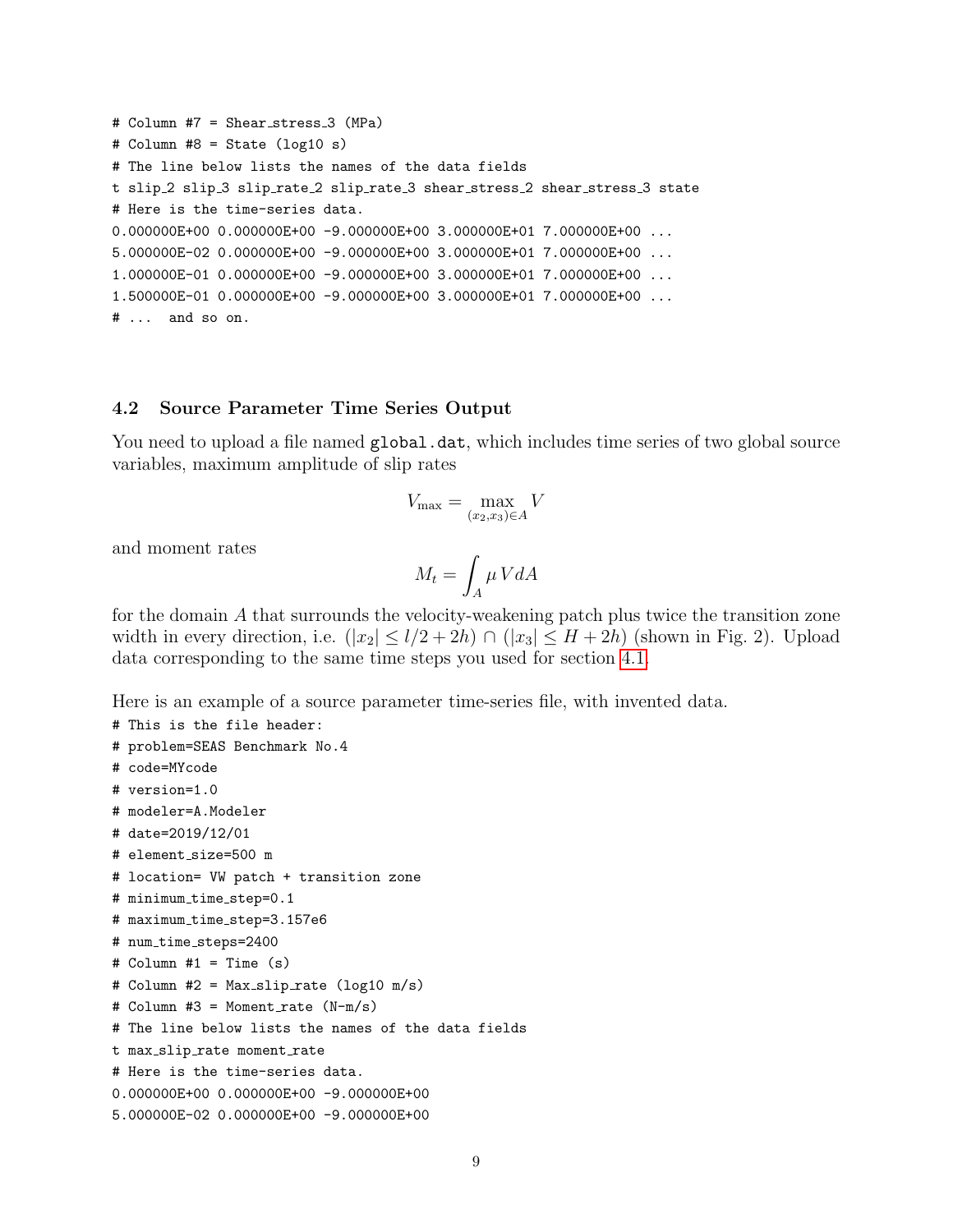1.000000E-01 0.000000E+00 -9.000000E+00 1.500000E-01 0.000000E+00 -9.000000E+00 # ... and so on.

#### <span id="page-9-0"></span>4.3 Earthquake Catalog Output

The earthquake catalog output file with a name catalog.dat is a single ASCII file that includes characteristics of all seismic events in the simulation. We define an event to start when the maximum slip rate exceeds  $10^{-3}$  m/s, and to be over when maximum slip rate dips below 10<sup>−</sup><sup>3</sup> m/s for a time duration of at least 10 seconds (to avoid inaccurate estimate of event termination in the presence of slip rate fluctuation at the end of rupture). For each earthquake in the 1500-year simulation period, the file contains the event number, the event initiation time, event termination time, the total rupture area  $R$ , average stress in the rupture area  $\tau_{\text{avg}}$  at the beginning and end of the event (so stress drops can be computed from the two values), and the average coseismic slip in the rupture area  $s_{\text{avg}}$ .

We consider the rupture domain  $\Omega_R$  as those locations on the fault where slip rates have exceeded  $10^{-3}$  m/s at any time during the event, with  $R = |\Omega_R|$  being the total rupture area. We define  $\tau_{\text{avg}}$  as the amplitude of spatially averaged stress vector  $\tau$  within the rupture area:

$$
\tau_{\text{avg}} = \frac{1}{R} \Big| \int_{\Omega_R} \boldsymbol{\tau} \, d\Omega_R \Big|.
$$

Similarly, we define  $s_{\text{avg}}$  as the amplitude of spatially averaged slip vector  $s$  within the rupture domain:

$$
s_{\text{avg}} = \frac{1}{R} | \int_{\Omega_R} \mathbf{s} \, d\Omega_R |.
$$

NOTE: Please upload this data to a Dropbox folder that will be shared with you (or send request to bae@uoregon.edu). Please ensure that the file is ∼10s of MBs or less.

The data file has 7 data fields, as follows:

| Field Name           | Description, Units and Sign Convention                                 |
|----------------------|------------------------------------------------------------------------|
| event_no             | Event number.                                                          |
| t_start              | Time event starts (s).                                                 |
| t_end                | Time event ends (s).                                                   |
| rup_area             | Rupture area $(m^2)$ .                                                 |
| $avg\_stress\_start$ | Spatial average of stress within rupture area at <b>t_start</b> (MPa). |
| avg_stress_end       | Spatial average of stress within rupture area at t_end (MPa).          |
| avg_slip             | Average slip in rupture area $(m)$ .                                   |

The data output consists of three sections, as follows: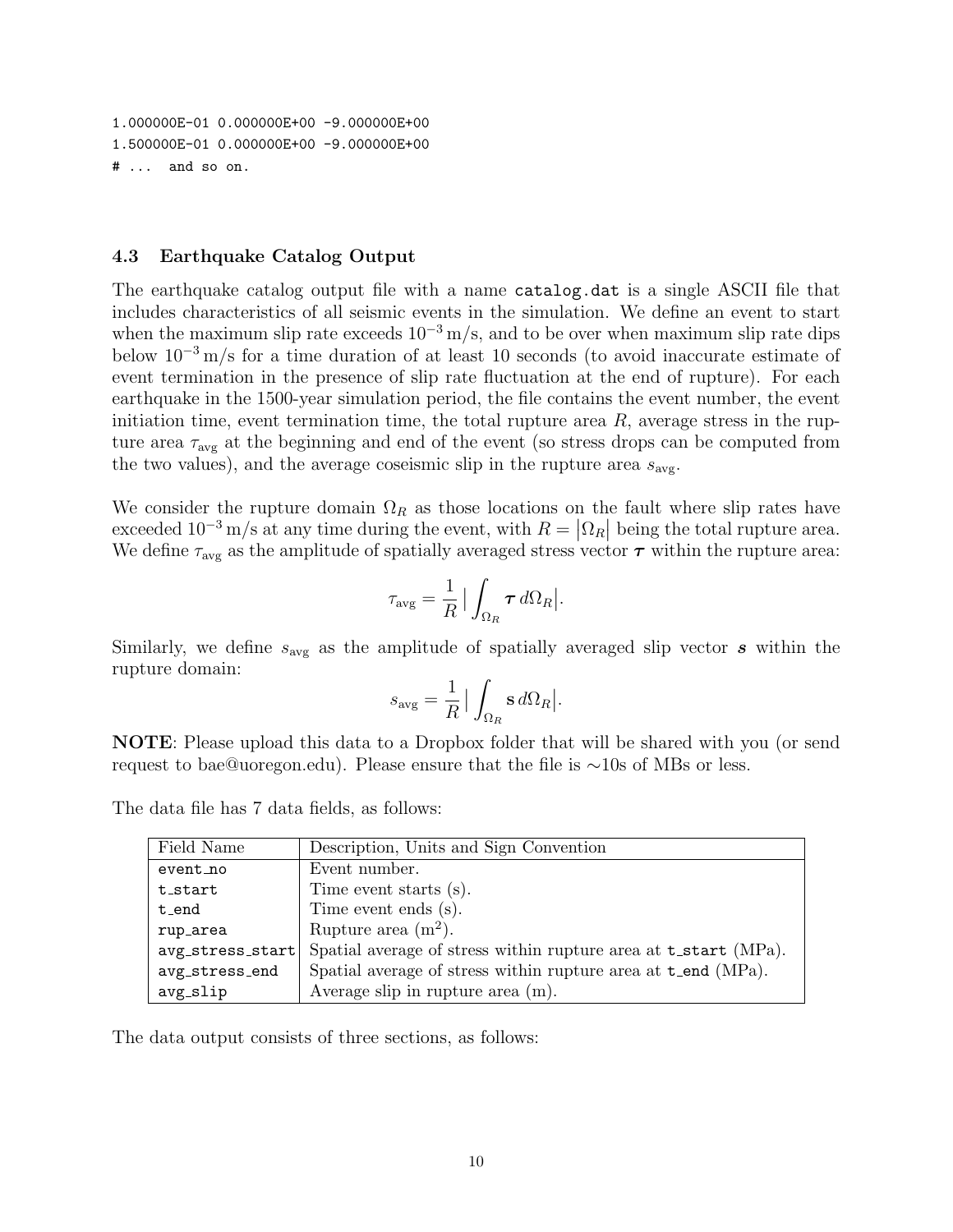| File Section | Description                                                                        |
|--------------|------------------------------------------------------------------------------------|
| File Header  | A series of lines, each beginning with a $#$ symbol, that give the following       |
|              | information:                                                                       |
|              | • Benchmark problem $(No.4)$                                                       |
|              | Modeler                                                                            |
|              | $\bullet$ Date                                                                     |
|              | $\bullet$ Code                                                                     |
|              | • Code version (if desired)                                                        |
|              | • Node spacing or element size                                                     |
|              | • Descriptions of data fields $(1 \text{ line})$                                   |
|              | • Anything else you think is relevant (e.g. computational domain size)             |
| Field List   | One line listing the 7 data fields on one line, separated by spaces. It should be: |
|              | event_no t_start t_end rup_area avg_stress_start avg_stress_end                    |
|              | avg_slip (all on one line).                                                        |
| Catalog      | A series of lines.                                                                 |
|              | Make sure to use double-precision when saving all fields.                          |
|              | $C/C++$ users: We recommend using 21.13E or 21.13e floating-point format           |
|              | for the time field and 14.6E or 14.6e format for all other data fields.            |
|              | <b>Fortran users:</b> We recommend using E22.14 or 1PE22.13 floating-point for-    |
|              | mat for the time field and E15.7 or 1PE15.6 format for other data fields.          |

Here is an example of a catalog file, with invented data.

- # This is the file header:
- # problem=SEAS Benchmark No.4
- # author=A.Modeler
- # date=2019/12/01
- # code=MyCode
- # code version=3.7
- # element\_size=500 m

```
# Column #1 = Event number
```

```
# Column #2 = Event start time (s)
```

```
# Column #3 = Event end time (s)
```

```
# Column #6 = Rupture area (m^2)
```

```
# Column #7 = Stress avg at start time (MPa)
```
# Column #8 = Stress avg at end time (MPa)

```
# Column #9 = Avg slip in rupture area (m)
```
# Computational domain size: depth 100 km, distance off fault 100 km

```
# The line below lists the names of the data fields
```

```
event no t start t end rup area avg stress start avg stress end avg slip
```

```
# Here are the data
```

```
1 3.15500000E+07 3.15500200E+07 1.800000E+09 ... 5.000000E+00
```

```
2 4.70000000E+09 4.70000002E+09 1.800000E+09 ... 4.800000E+00
```

```
3 9.45000000E+09 9.45000002E+09 1.800000E+09 ... 4.820000E+00
```

```
# ... and so on.
```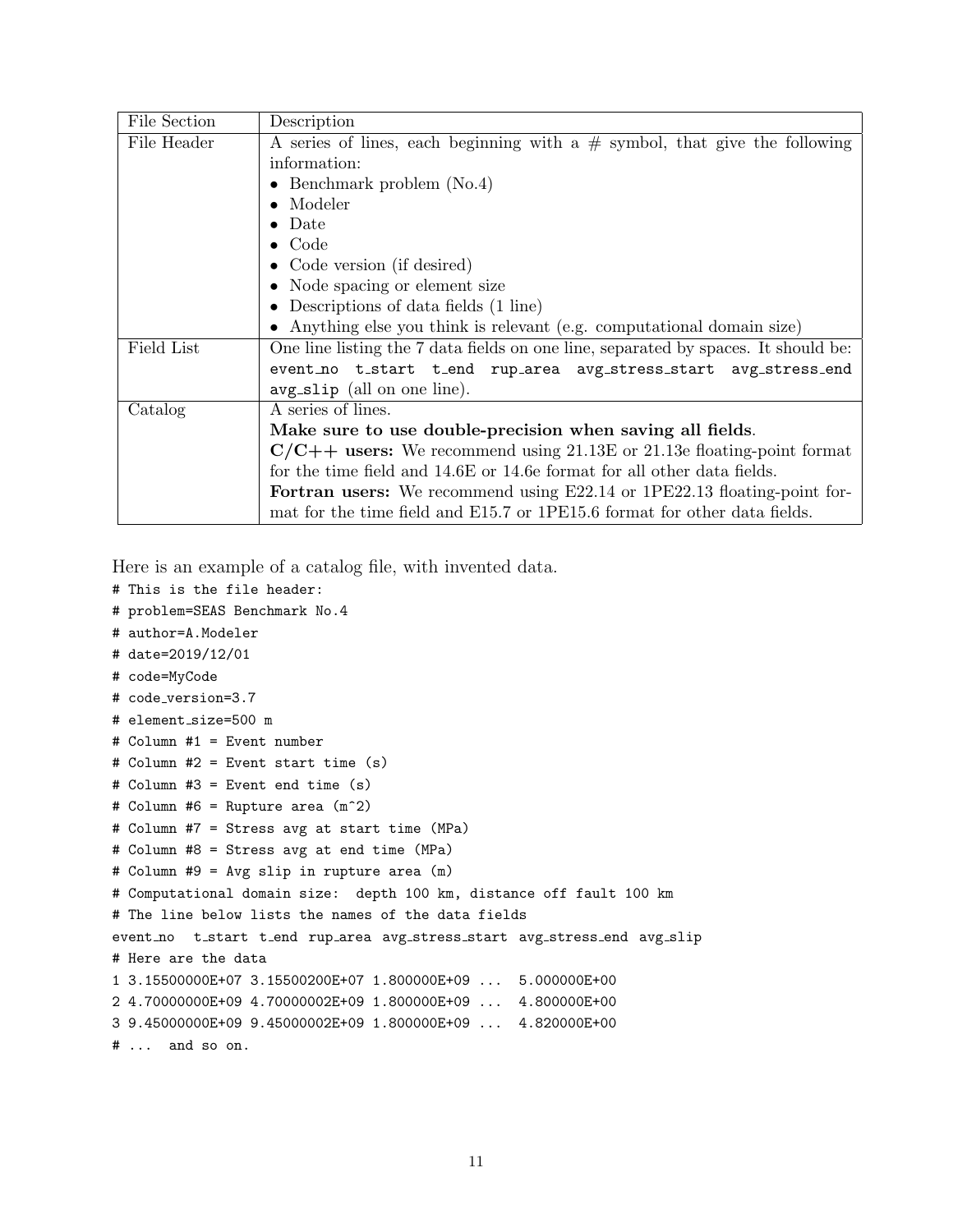### <span id="page-11-0"></span>4.4 Slip and Stress Evolution Output

The slip and stress evolution output files with the names

slip 2 depth.dat slip 2 strike.dat stress 2 depth.dat stress 2 strike.dat slip 3 depth.dat slip 3 strike.dat stress 3 depth.dat stress 3 strike.dat

are 8 ASCII files that record the spatial distribution of slip and stress (both horizontal and vertical components) on a subset of fault nodes at one-dimensional cross sections (either a specified distance along strike OR along depth), at representative time steps during the aseismic and seismic phases of the simulation. Data can be saved using representative time intervals of ∼5 yr and ∼1 s for results in aseismic and seismic phases, respectively, or with variable time steps. Either way, data will be interpolated to plot slip every 5 yr during the aseismic phase, and every 1 s during the coseismic phase. The data should include nodes with a spacing of ∼500 m (or larger for simulations with larger cells) either along depth (from  $-W_f$  to  $W_f$ ) or along strike (from  $-l/2-7$  km to  $l/2+7$  km). The files should also contain the time series of maximum slip rate amplitude (taken over the entire fault), so that we can precisely differentiate aseismic and seismic phases. We request a total of 8 data files containing slip and stress data at two one-dimensional cross sections: one along-dip profile at  $x_2 = 0$  km and one along-strike profiles at  $x_3 = 0$  km (see the orange lines in Figure [2\)](#page-5-0).

NOTE: Please upload this data to a Dropbox folder that will be shared with you (or send a request to bae@uoregon.edu).

| Field Name                                   | Description, Units and Sign Convention                                        |
|----------------------------------------------|-------------------------------------------------------------------------------|
| $x2 \tOR x3$                                 | Strike (m) at $\sim 500$ m increments from $-37 \text{ km}$ to 37 km OR Depth |
|                                              | (m) at $\sim$ 500 m increments from $-40 \text{ km}$ to $40 \text{ km}$       |
|                                              | Time (s). Nonuniform time steps.                                              |
| max_slip_rate                                | The $log_{10}$ of maximum amplitude of slip-rate (taken over the entire       |
|                                              | fault) ( $\log_{10}$ m/s).                                                    |
| slip_2 OR slip_3 OR                          | Horizontal OR vertical component of slip (m) (positive for right-lateral      |
| stress <sub>-2</sub> OR stress <sub>-3</sub> | motion $OR$ for $+$ side moving downward, respectively) $OR$ horizontal       |
|                                              | OR vertical component of stress (in MPa).                                     |

Each data file has 4 data fields, as follows:

The data output consists of three sections, as follows: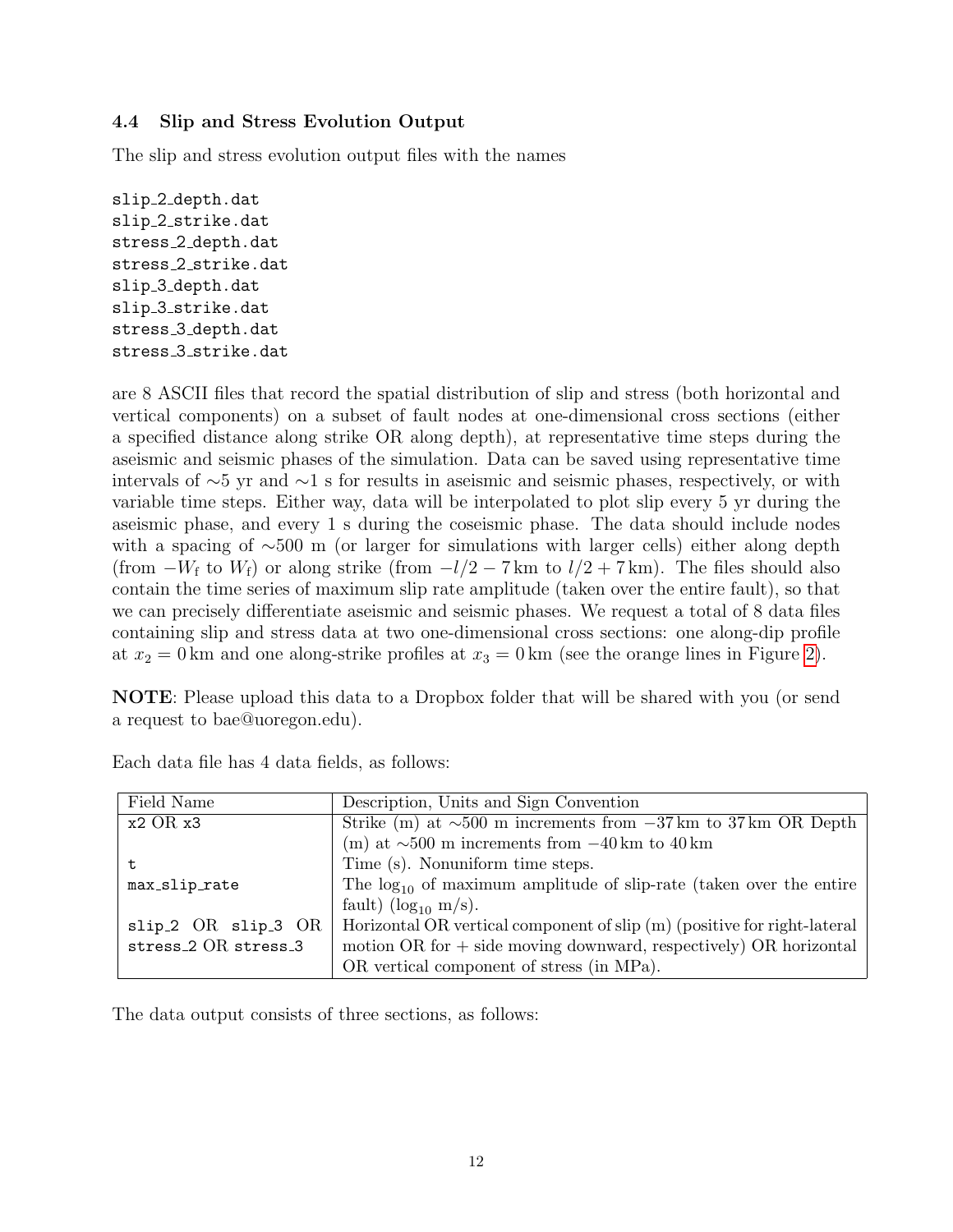| File Section | Description                                                                                |
|--------------|--------------------------------------------------------------------------------------------|
| File Header  | A series of lines, each beginning with a $#$ symbol, that give the following               |
|              | information:                                                                               |
|              | • Benchmark problem $(No.4)$                                                               |
|              | Modeler                                                                                    |
|              | Date                                                                                       |
|              | Code                                                                                       |
|              | Code version (if desired)                                                                  |
|              | Node spacing or element size                                                               |
|              | • Descriptions of data fields $(4 \text{ lines})$                                          |
|              | Anything else you think is relevant (e.g. computational domain size)                       |
| Field List   | Four lines. The first line lists either $x_2$ OR $x_3$ . The next two lines lists the time |
|              | steps and max slip rate (respectively). The last line lists which component of             |
|              | slip or stress. It should be:                                                              |
|              | $x2 \tOR x3$                                                                               |
|              | t.                                                                                         |
|              | max_slip_rate                                                                              |
|              | slip_2 OR slip_3 OR stress_2 OR stress_3                                                   |
| Slip History | A series of lines that form a 2-dimensional array of rows and columns. The first           |
|              | row/line lists the numbers $0, 0$ (to maintain a consistent array size), followed          |
|              | by the spatial nodes with increasing distance along strike OR depth as you go              |
|              | across the row. Starting from the second row/line, each row/line contains time,            |
|              | maximum slip rate, and slip OR stress at all nodes at the time. These lines                |
|              | appear in order of increasing time (from top to bottom) and slip OR stress is              |
|              | recorded with increasing distance along strike or depth (from left to right).              |
|              | Make sure to use double-precision when saving all fields.                                  |
|              | $C/C++$ users: We recommend using 21.13E or 21.13e floating-point format                   |
|              | for the time field and 14.6E or 14.6e format for all other data fields.                    |
|              | Fortran users: We recommend using E22.14 or 1PE22.13 floating-point for-                   |
|              | mat for the time field and E15.7 or 1PE15.6 format for other data fields.                  |

Note that  $x_2$  or  $x_3$  should appear in the first row, preceded by two zero numbers, for nodes with a spacing of ∼500 m. Time and maximum slip rate should appear as two single columns that start on the second row, with time increasing as you go down. Slip or stress history (the remaining block) is represented by a two-dimensional array with time increasing as you go down the rows/lines, and either  $x_2$  or  $x_3$  increasing as you go across the columns (∼149 and 161 columns, respectively). For example, the output in slip 2 strike.dat is a two-dimensional matrix of the form:

$$
\begin{bmatrix} 0 & 0 & x_2 \ T & \max(V) & \text{slip} \end{bmatrix}
$$

The matrix should be of size  $(N_t + 1, \sim 151)$ , where  $N_t$  is the total number of time steps. This means that you output slip at selected nodes at one time step and move on to the next time step. (To keep the file on the order of 10s of MB,  $N_t$  should be on the order of 10,000).

Here is an example of a slip-evolution file for slip<sub>-2</sub> strike.dat, with invented data.

- # This is the file header:
- # problem=SEAS Benchmark No.4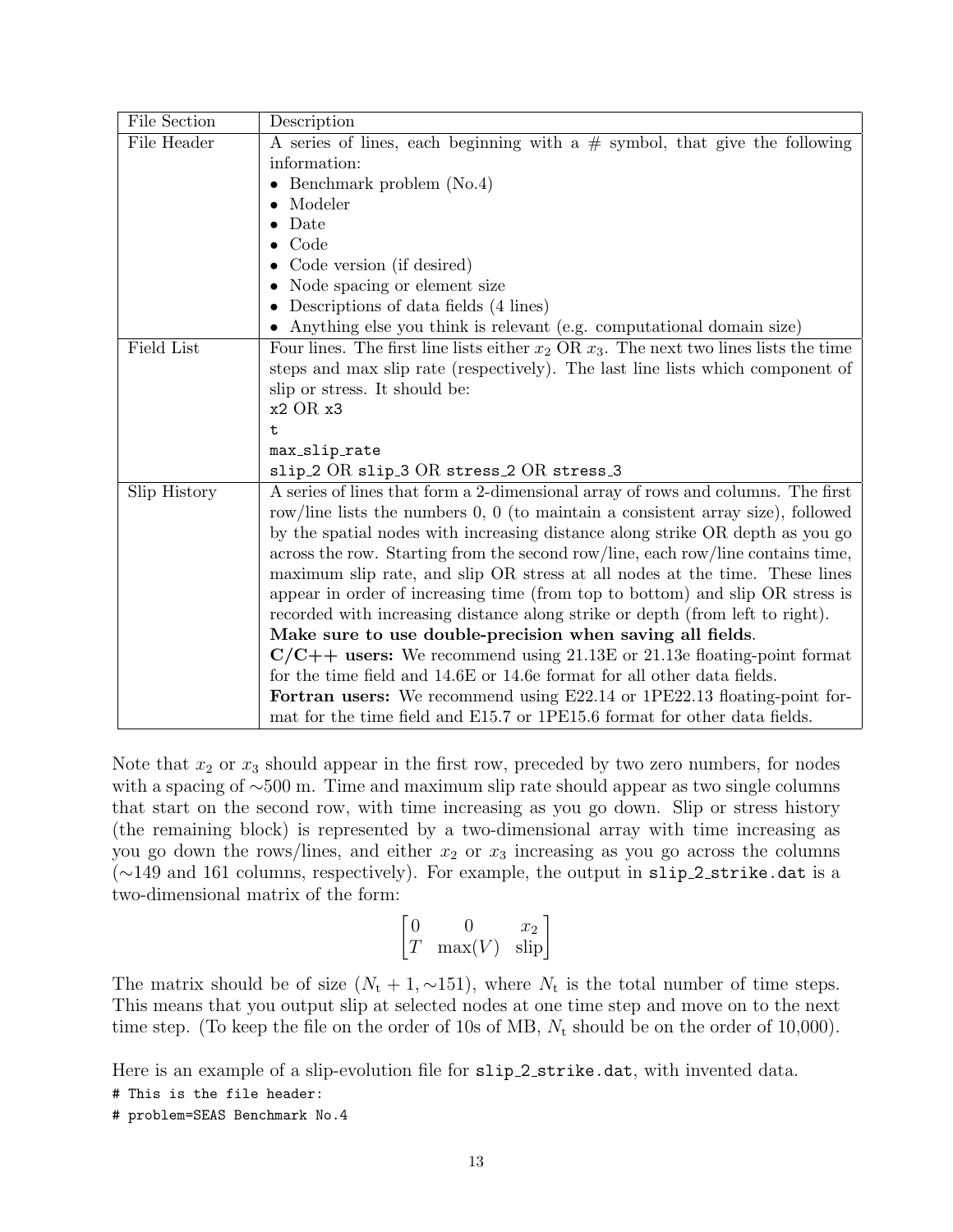```
# author=A.Modeler
# date=2019/12/01
# code=MyCode
# code version=3.7
# element_size=500 m
# Row #1 = Strike (m) with two zeros first
# Column #1 = Time (s)
# Column #2 = Max slip rate (log10 m/s)
# Columns #3-83 = Horizontal slip along depth (Slip_2) (m)
# Computational domain size: -100km < x1 < 100km, -100km < x2 < 100km, -100km < x3 < 100km
# The line below lists the names of the data fields
x2
t
max_slip_rate
slip<sub>-2</sub>
# Here are the data
0.000000E+00 0.000000E+00 -3.70000E+04 -3.65000E+04 ... 3.700000E+04
0.000000E+00 -9.000000E+00 0.000000E+00 0.000000E+00 ... 0.000000E+00
3.140000E+05 -9.000000E+00 1.340000E-05 1.340000E-05 ... 3.140000E-05
1.227000E+07 -9.000000E+00 1.560000E-05 1.560000E-05 ... 1.220000E-02
4.690000E+07 -9.000000E+00 1.580000E-05 1.580000E-05 ... 4.680000E-02
...
9.467078E+10 -4.500000E-01 9.050000E+01 9.050000E+01 ... 9.461000E+01
```
#### <span id="page-13-0"></span>4.5 Rupture Time Contour Output

The rupture time contour output with a name rupture.dat is a single ASCII files that record the spatial distribution of arrival time of coseismic rupture front for the 1st earthquake in the simulation. We request the rupture time contour within a larger region that includes the VW zone,  $(|x_2| \leq l/2 + 2h) \cap (|x_3| \leq H + 2h)$  (shown in Fig. 2). At each node, the rupture time value is chosen as the first time instance when local slip rate amplitude reaches 1 mm/s. This data needs to be uploaded to the web server.

| Field Name | Description, Units and Sign Convention                                           |
|------------|----------------------------------------------------------------------------------|
| x2         | Distance along strike (m). Positive means a location to the right of the origin. |
|            | The values range from $-36 \text{ km}$ to $36 \text{ km}$ .                      |
| x3         | Distance down-dip (m). Positive means a location below the origin. The values    |
|            | range from $-21 \text{ km}$ to $21 \text{ km}$ .                                 |
|            | Rupture time (s). This is the time at which slip rate first reaches a value      |
|            | greater than 1 mm/s. If this node never ruptures, use the value $1.0E+09$ .      |

Each data file has 3 data fields, as follows:

The data output consists of three sections, as follows: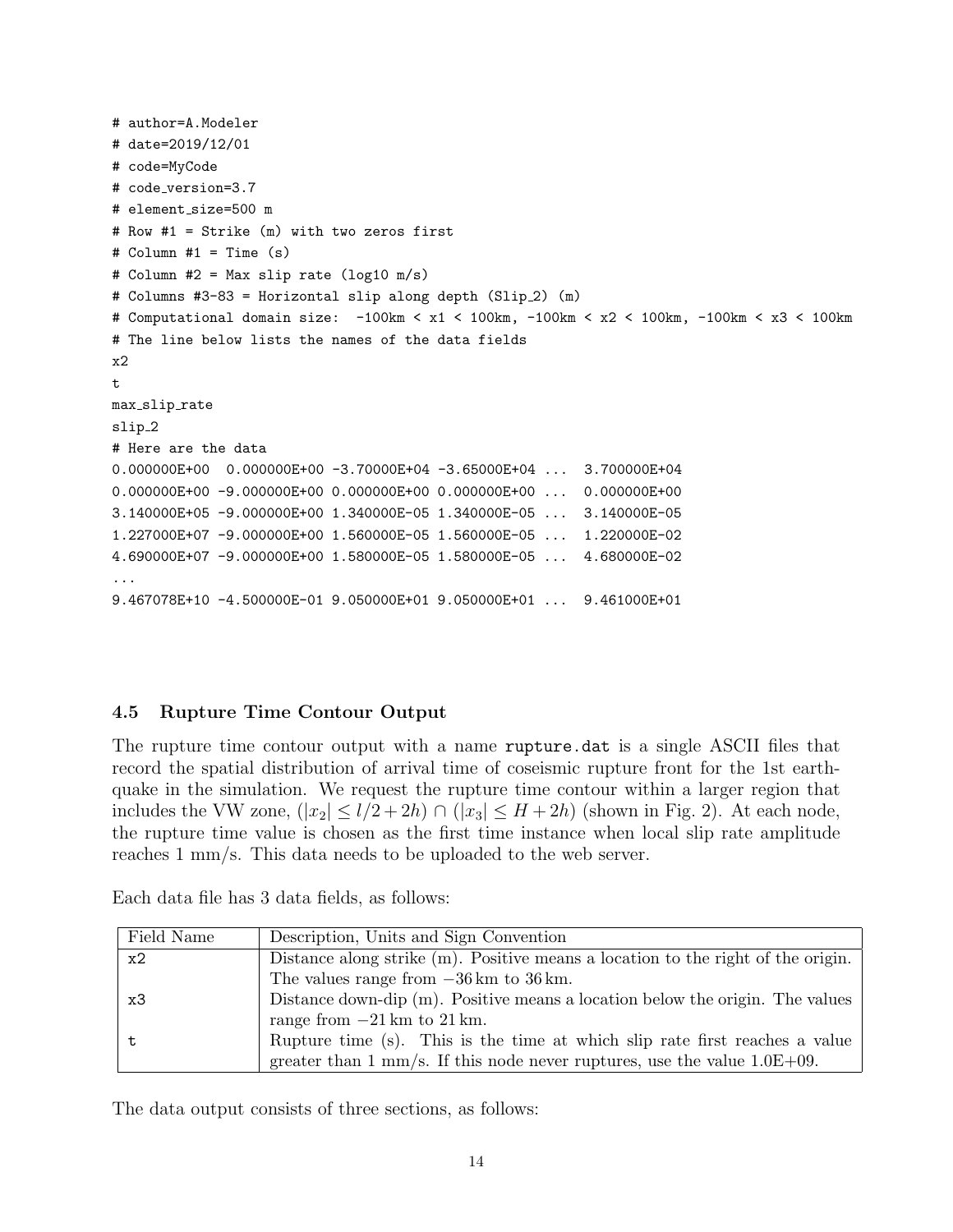| File Section    | Description                                                                      |  |
|-----------------|----------------------------------------------------------------------------------|--|
| File Header     | A series of lines, each beginning with a $#$ symbol, that give the following     |  |
|                 | information:                                                                     |  |
|                 | • Benchmark problem $(No.4)$                                                     |  |
|                 | Modeler                                                                          |  |
|                 | Date                                                                             |  |
|                 | $\bullet$ Code                                                                   |  |
|                 | • Code version (if desired)                                                      |  |
|                 | • Node spacing or element size                                                   |  |
|                 | • Descriptions of data fields $(1 \text{ line})$                                 |  |
|                 | • Anything else you think is relevant (e.g. computational domain size)           |  |
| Field List      | A single line, which lists the names of the 3 data fields on one line, separated |  |
|                 | by spaces. It should be:                                                         |  |
|                 | $x2 \times 3$ t (on one line).                                                   |  |
| Rupture History | A series of lines. Each line contains three numbers, which give the $(x2,x3)$    |  |
|                 | coordinates of a node on the fault surface, and the time t at which that node    |  |
|                 | ruptures.                                                                        |  |
|                 | Make sure to use double-precision when saving all fields.                        |  |
|                 | $C/C++$ users: We recommend using 21.13E or 21.13e floating-point format.        |  |
|                 | <b>Fortran users:</b> We recommend using E22.14 or 1PE22.13 floating-point for-  |  |
|                 | mat.                                                                             |  |
|                 | If a node never ruptures, the time should be given as $1.0E+09$ .                |  |

Note: The nodes may appear in any order. The nodes do not have to form a rectangular grid, or any other regular pattern.

Note: When you upload a file, the server constructs the Delaunay triangulation of your nodes. Then, it uses the Delaunay triangulation to interpolate the rupture times over the entire fault surface. Finally, it uses the interpolated rupture times to draw a series of contour curves at intervals of 0.5 seconds.

Here is an example of a rupture time file, with invented data.

```
# This is the file header:
# problem=SEAS Benchmark No.4
# author=A.Modeler
# date=2019/12/01
# code=MyCode
# code version=3.7
# element_size=500 m
# Column #1 = x2 (m)
# Column #2 = x3 (m)
# Column #3 = time(s)# Computational domain size: depth 100 km, distance off fault 100 km
# The line below lists the names of the data fields
x2 x3 t
# Here are the data
-3.60000E+04 0.000000E+04 0.000000E+00
```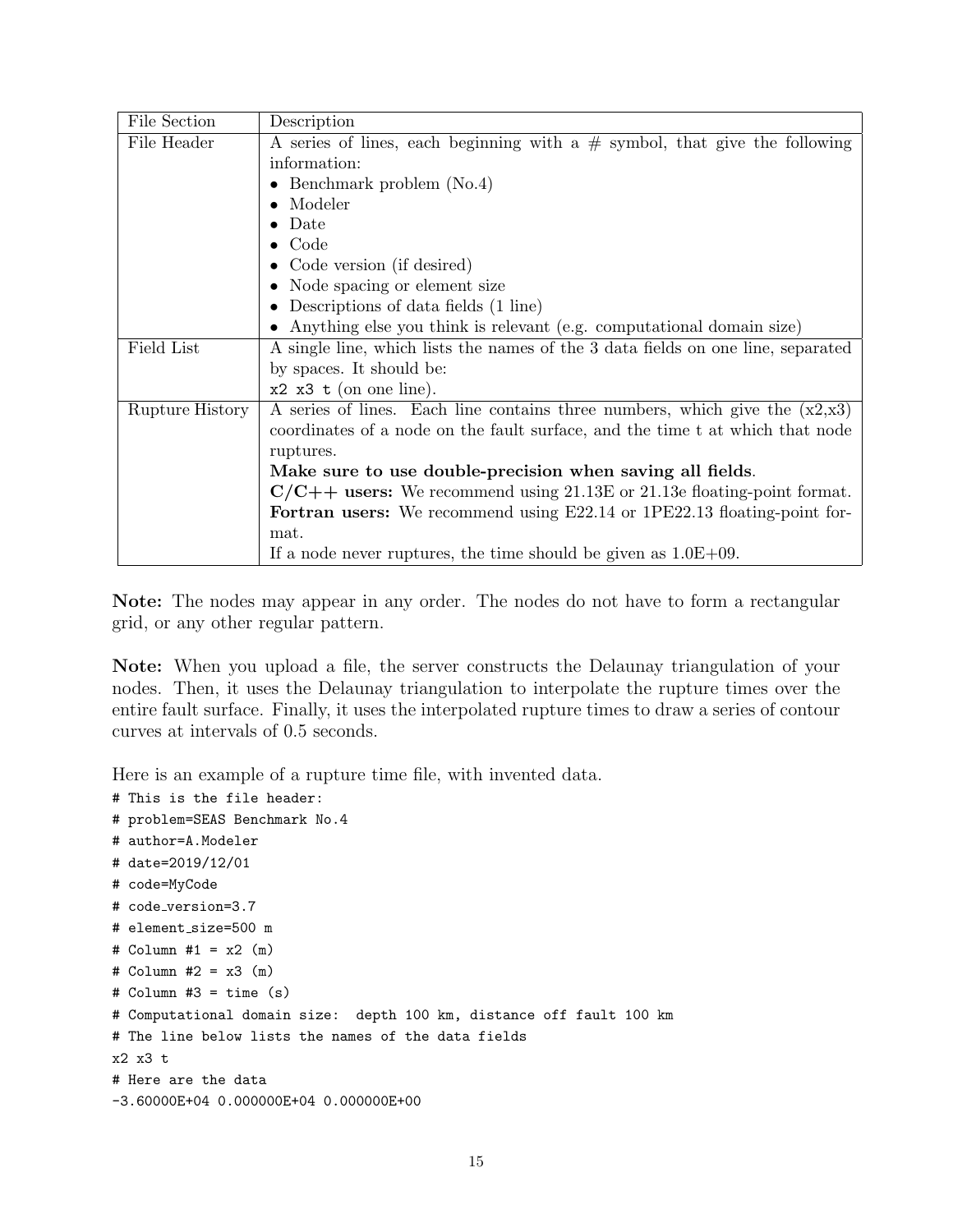```
-3.50500E+04 0.100000E+04 3.140000E+05
6.000000E+04 7.200000E+04 6.440000E+06
7.000000E+04 7.000000E+04 3.140000E+06
7.000000E+04 8.100000E+04 2.140000E+06
7.000000E+04 8.200000E+04 1.400000E+06
# ... and so on.
```
## 5 Using the Web Server

The web server lets you upload your modeling results (section 4). Once uploaded, you and other modelers can view the data in various ways.

#### 5.1 Logging in and Selecting a Problem

To log in, start your web browser and go to the home page at:

```
http://scecdata.usc.edu/cvws/cgi-bin/seas.cgi
```
Click on "Upload Files," and then log in using your user name and password. Remember that passwords are case-sensitive. You are then presented with a list of code validation problems. Find the problem you want, and click the "Select" button. You will then see a list of files for the problem.

#### 5.2 Navigating the Site

You navigate through the site by clicking buttons on the web pages. Avoid using your browser's Back or Forward buttons. If you use the Back or Forward buttons, you may get error messages from your browser.

#### 5.3 Uploading Files

To upload a file, do the following steps:

- Find the file you want to upload, and click "Select." The server displays a page for you to upload the file.
- Select the data file on your computer. The exact method for file selection varies depending on operating system and web browser.
- Click on "Click Once to Upload." The file you selected is uploaded to the server.

When you upload a file, the web server immediately checks for correct formatting. There are three possible results:

- If the file is correctly formatted, the server displays a page noting the successful upload.
- If the file contains errors, the server displays an error log. The error log lists the errors that were detected in the file, each identified as specifically as possible.